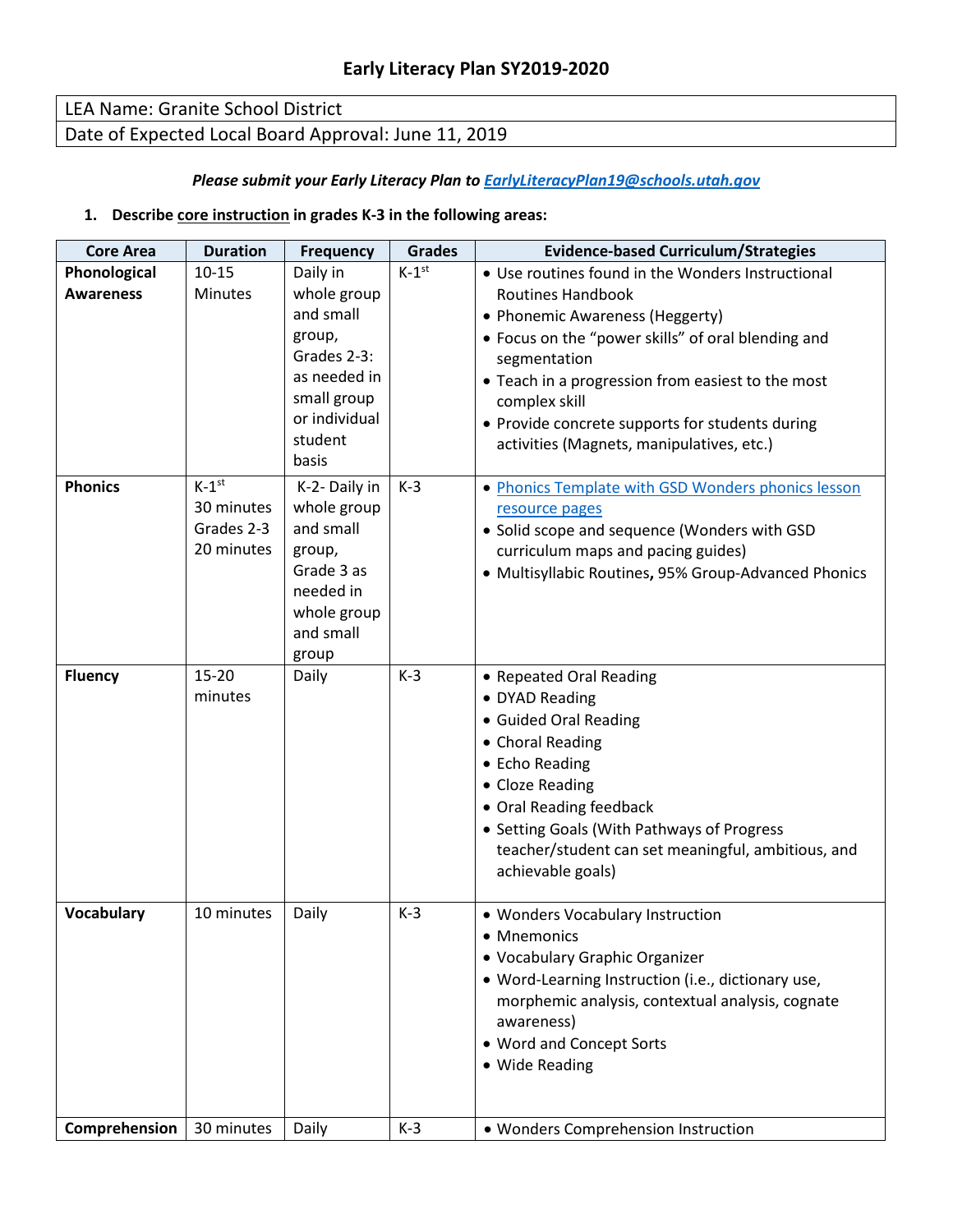|                      |                                   |       |       | • Reciprocal Teaching (predicting, questioning,<br>clarifying, summarizing)<br>• Close Reading<br>• Graphic organizers, concept mapping<br>• Collaborative discussions<br>• Recognize text structure<br>• Connected text (Synthesizing information across text,<br>identifying similarities and differences)<br>• Connected writing<br>• QAR (Question -Answer Relationship)                                                                                                              |
|----------------------|-----------------------------------|-------|-------|-------------------------------------------------------------------------------------------------------------------------------------------------------------------------------------------------------------------------------------------------------------------------------------------------------------------------------------------------------------------------------------------------------------------------------------------------------------------------------------------|
| <b>Oral Language</b> | Embedded<br>Throughout<br>The day | Daily | $K-3$ | • Rules of Conversation Engagement<br>• Socratic Seminar<br>• Sentence Frames<br>• Gallery Walks<br>• Literature Circles<br>• Readers Theatre<br>• Reciprocal Teaching<br>• Collaborative Conversations<br>• Peer Tutoring<br>· QAR: Question-Answer-Relationship Comparison                                                                                                                                                                                                              |
| <b>Writing</b>       | 30 minutes                        | Daily | $K-3$ | . Wonders Quick Writes, Writing to Sources, Genre<br>Writing instruction<br>• Robust instruction in writing that includes both direct<br>instruction, feedback, and discussion<br>• Explicit writing instruction (graphic organizers, writing<br>process, fluency writing, word choice, mechanics,<br>voice, etc.)<br>• Comprehensive writing (fluency, error correction,<br>mentor texts, modeling, teacher and peer feedback)<br>• Instruction in writing using various text structures |

#### **2. Explain how assessments are used for core instruction and intervention to make instructional decisions and ensure interventions are aligned to students' diagnostic needs.**

- Acadience Reading Benchmarks
- Acadience Reading Progress Monitoring
- Granite Benchmarks
- KEEP Kindergarten Assessment
- RISE testing in 3rd grade
- GSD Decision Tree (includes diagnostic assessments, i.e. Core Phonics Screener, Spelling inventory, Phonological Awareness)
- Teacher created formative assessments

The benchmark tests determine if a student is proficient. Students that are proficient will benefit from strong core tier one instruction. If a student is non-proficient, the GSD Decision Tree (see attachment) outlines appropriate diagnostic assessments to determine the area of deficiency. Interventions are implemented at the lowest area of non-proficiency. Students are progress monitored to ensure instruction is addressing student needs.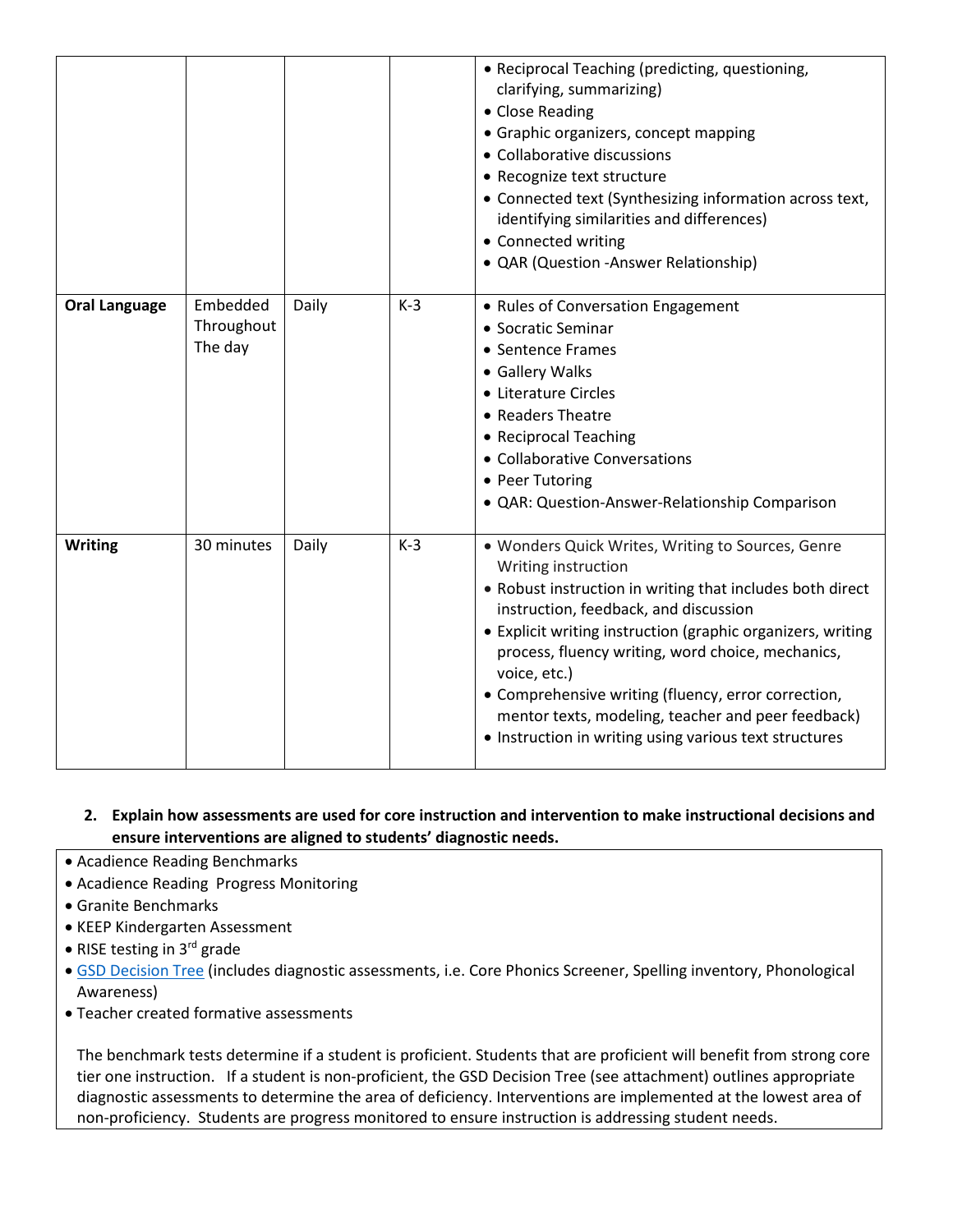#### **3. Describe the tier 2 and 3, evidence-based intervention system available to students struggling to read proficiently.**

Tier I: Daily Instruction for 90-120 minutes (Scaffolded/differentiated grade level instruction for all students in whole group and small group)

- Phonics Template with phonics lesson resource pages
- Phonemic Awareness (Heggerty)
- Multisyllabic Advanced Phonics
- DYAD Reading
- Wonders (Gold Band)
- 6 Minute Solution
- CORE Teaching Reading Sourcebook

Tier II: Daily for 20-30 minutes (Additional time and intensity with targeted focused small group instruction)

- Wonders (Gold Band)
- Wonder Works
- Wonders Tier II intervention materials
- Phonics Template with phonics lesson resource pages
- Open Court 2000 Intervention Guide
- Multisyllabic Advance Phonics (95% Group/Rewards)
- 6 Minute Solution
- CORE Teaching Reading Sourcebook
- Jill Jackson's Phonics Blast

Tier III: Daily for 30-50 minutes (Further additional targeted focused small group instruction)

- Wonders ELD
- Phonics Template with phonics lesson resource pages
- Early Interventions in Reading
- Phonics for Reading
- Reading Mastery
- Language for Learning, Language for Writing, and Language for Thinking
- Step Up to Writing
- Barton
- Wilson
- Early Steps

The multi-tier system of support process is used to identify the level of support for struggling students. The Reading Intervention Plan (see attachment) is implemented to align evidence-based interventions to student needs for tier two or tier three. Progress monitoring is done weekly. Student progress is re-evaluated by the student support team every six weeks to determine if adequate progress is made toward student's goal. The team decides if the student needs to continue intervention, if modifications need to be put in place, if a student needs more intensive support, or if core instruction followed with close progress monitoring will support student needs.

**4. Describe the professional learning opportunities that will be provided for K-3 teachers, literacy coaches, and interventionists.** *These funds cannot be used for faculty or staff in grades 4-6.*

Professional development opportunities will be provided for teachers and coaches in the following areas: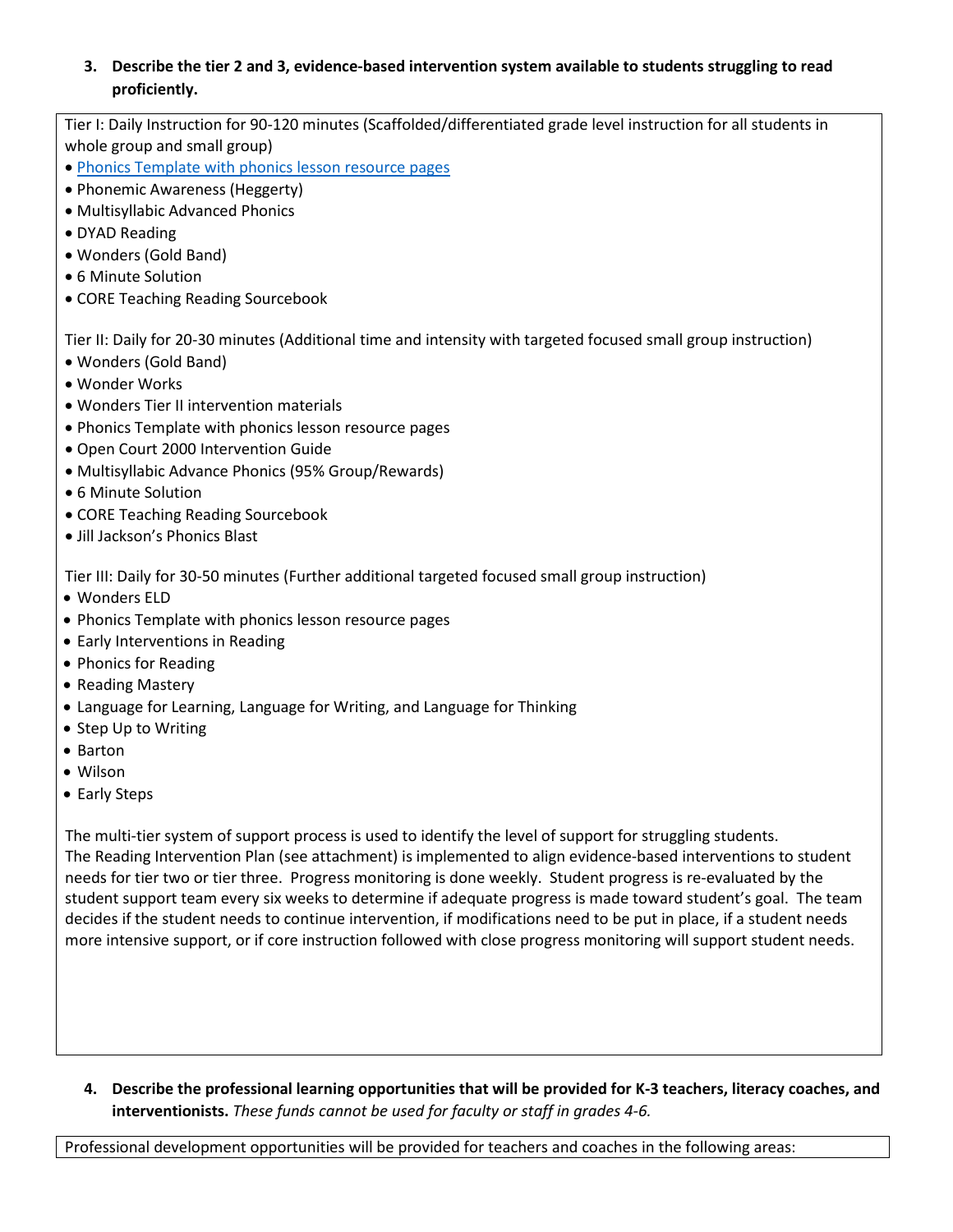- Phonics Lesson Template
- Phonemic awareness
- Utilizing GSD Resources pages
- Multisyllabic Advanced Phonics
- Dyad Reading
- Data and how it informs literacy instruction
- Basic and Advanced Coaching
- Wonders implementation

### **Local Goals**

Requirements per 53F-2-503: Goals must be measurable, address current performance gaps in student literacy data, and include specific strategies for improving outcomes, including early intervention K-3 software if being used.

#### **Goal Sentence Frame:**

**By [date], [who is responsible] will [what will change and by how much--measurable] by [how--which evidence-based strategy(ies) will be used, including early reading software if being used] to [why—for what purpose].**

#### **Goal 1** *(required)*

By May 31, 2020 Granite School District will increase the percentage of 1<sup>st</sup> grade students proficient on the Acadience Reading composite by 9% by providing ongoing professional learning through PD and instructional coaching to 1<sup>st</sup> grade teachers. This will include instruction on the Phonics Template and routines along with classroom observations providing teachers feedback on their implementation of explicit phonics instruction. The purpose will be to reduce the percentage of students who did not master PSF and/or NWF and who are not on benchmark by the end of first grade.

#### **Goal 2** *(required)*

By May 31, 2020 Granite School District will increase the percentage of kindergarten students proficient on the Acadience Reading composite by 20% by providing professional learning through PD and instructional coaching to kindergarten teachers. This will include instruction on phonemic awareness instruction and phonics routines along with classroom observations providing teachers feedback on their implementation of explicit phonemic awareness instruction. The purpose will be to reduce the percentage of students who did not master PSF and/or NWF and who are not on benchmark by the end of kindergarten.

#### **Goal 3** *(optional)*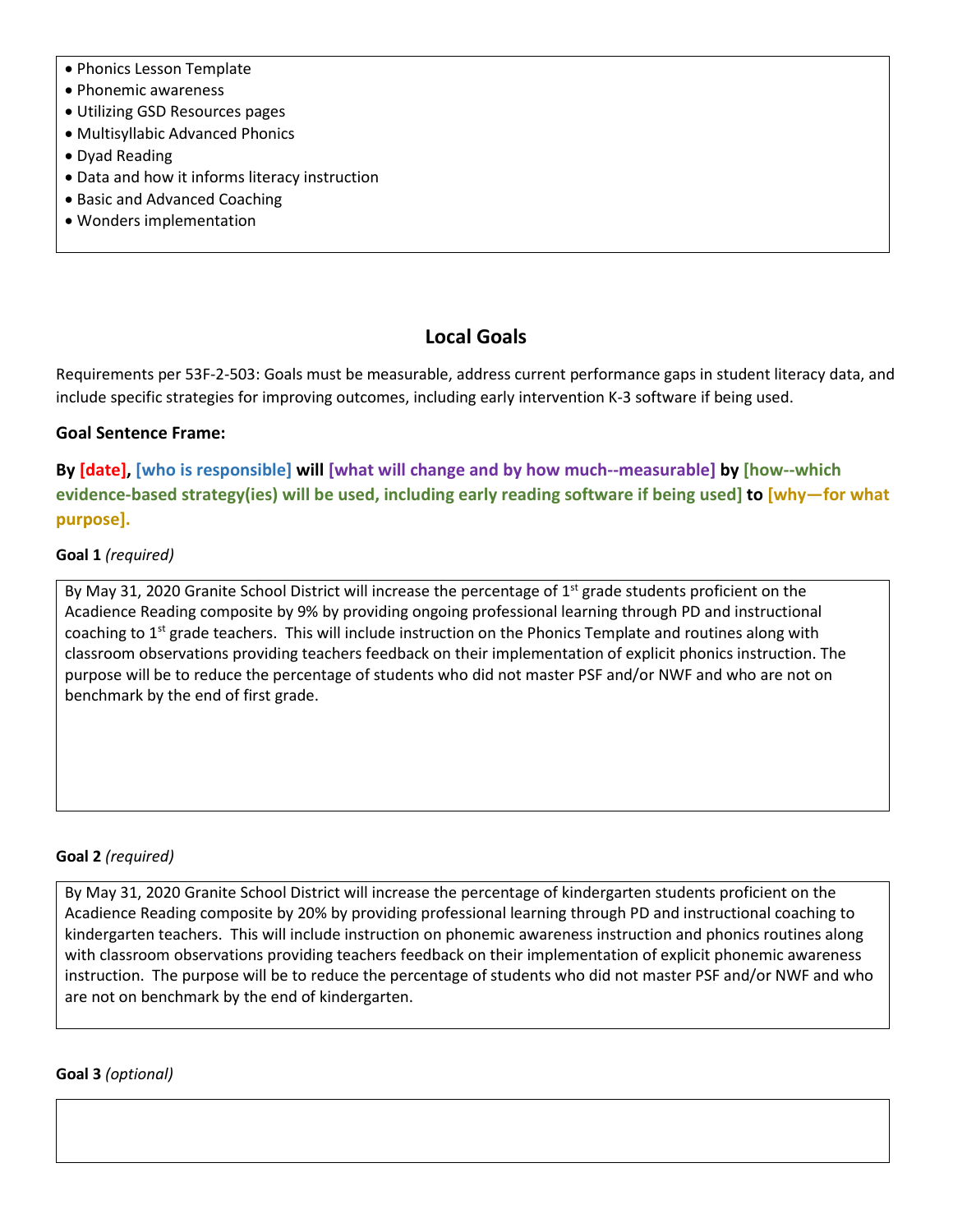#### **General Assurances:** *Check all the boxes below***.**

 $\boxtimes$  The plan submitted has been reviewed and approved by your local school board in a public meeting.

 $\boxtimes$  We understand our state growth goal is to achieve at least 60% of students in grades 1-3 making typical or better progress on Acadience Reading.

 $\boxtimes$  We understand that we will submit our end of year data and report progress for our local goals by June 30 annually.

☒ We understand that if our plan is not approved by October 15, we forego our Early Literacy Program funds *(see R277-406 for details)*.

 $\boxtimes$  Early Literacy Program funds shall only be used for early literacy interventions and supports in kindergarten through grade 3 that have proven to significantly increase the percentage of students who are proficient in literacy *(see 53F-2-503 for details).*

 $\boxtimes$  We understand that if program money is used in a manner that is inconsistent with 53F-2-503, our LEA is liable for reimbursement for the amount of funds improperly used.

By submitting this form, I certify the information I provided on and in connection to this application is true, accurate and complete. I also understand that any false statements on this application I file with the Utah State Board of Education may be grounds for disqualification for Early Literacy Program funds.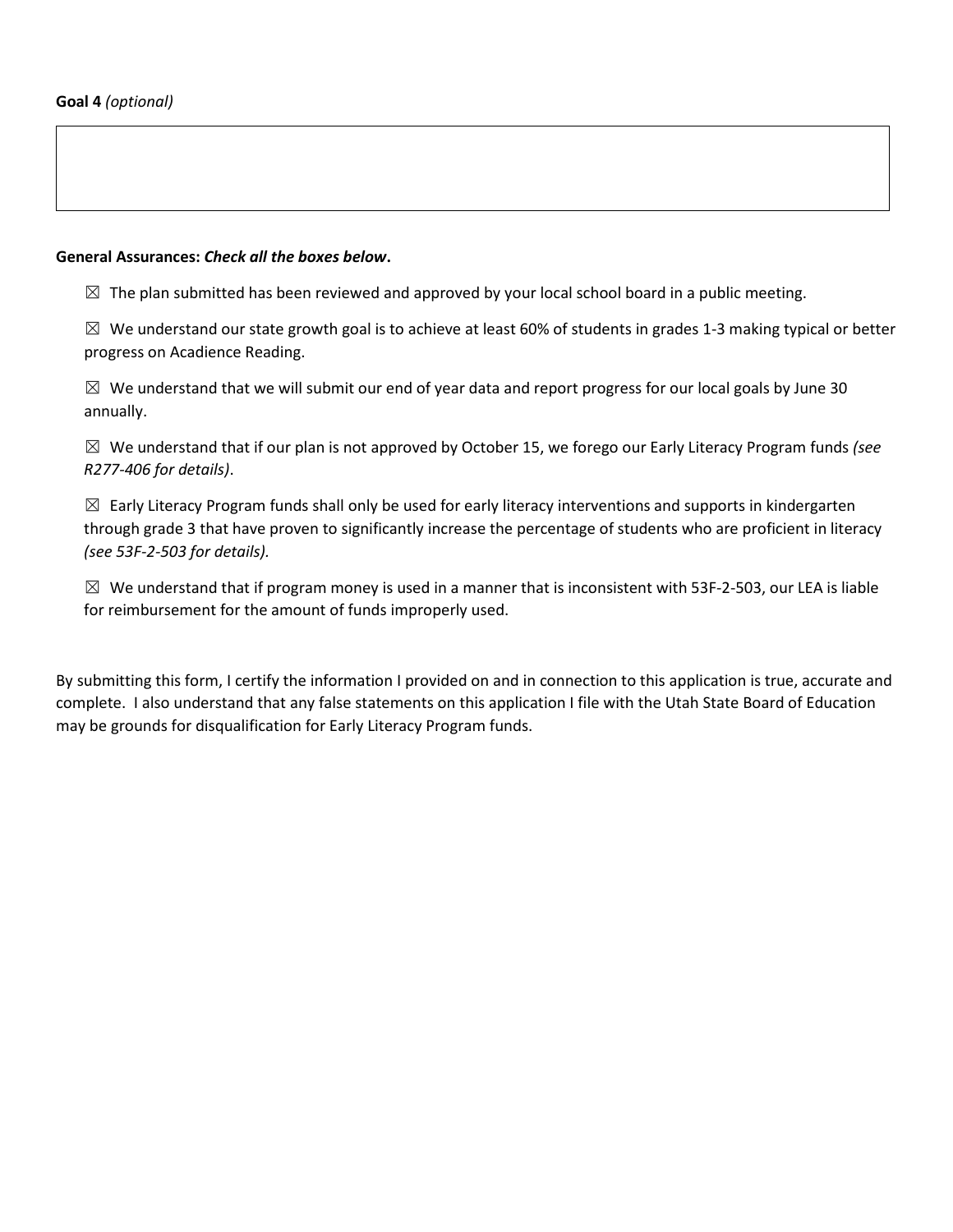# **GSD Decision Tree - Reading**

Begin with Reading Connected Text and follow the model. If a student is nonproficient in that area, follow the arrows to the left and give at least one

assessment in each literacy area until an area of proficiency is reached. Begin an intervention at the lowest area of non-proficiency. If a student is proficient in reading connected text, review the DIBELS Retell and/or Daze and follow the arrows to the right to determine the need for further diagnostic assessment in vocabulary and comprehension.

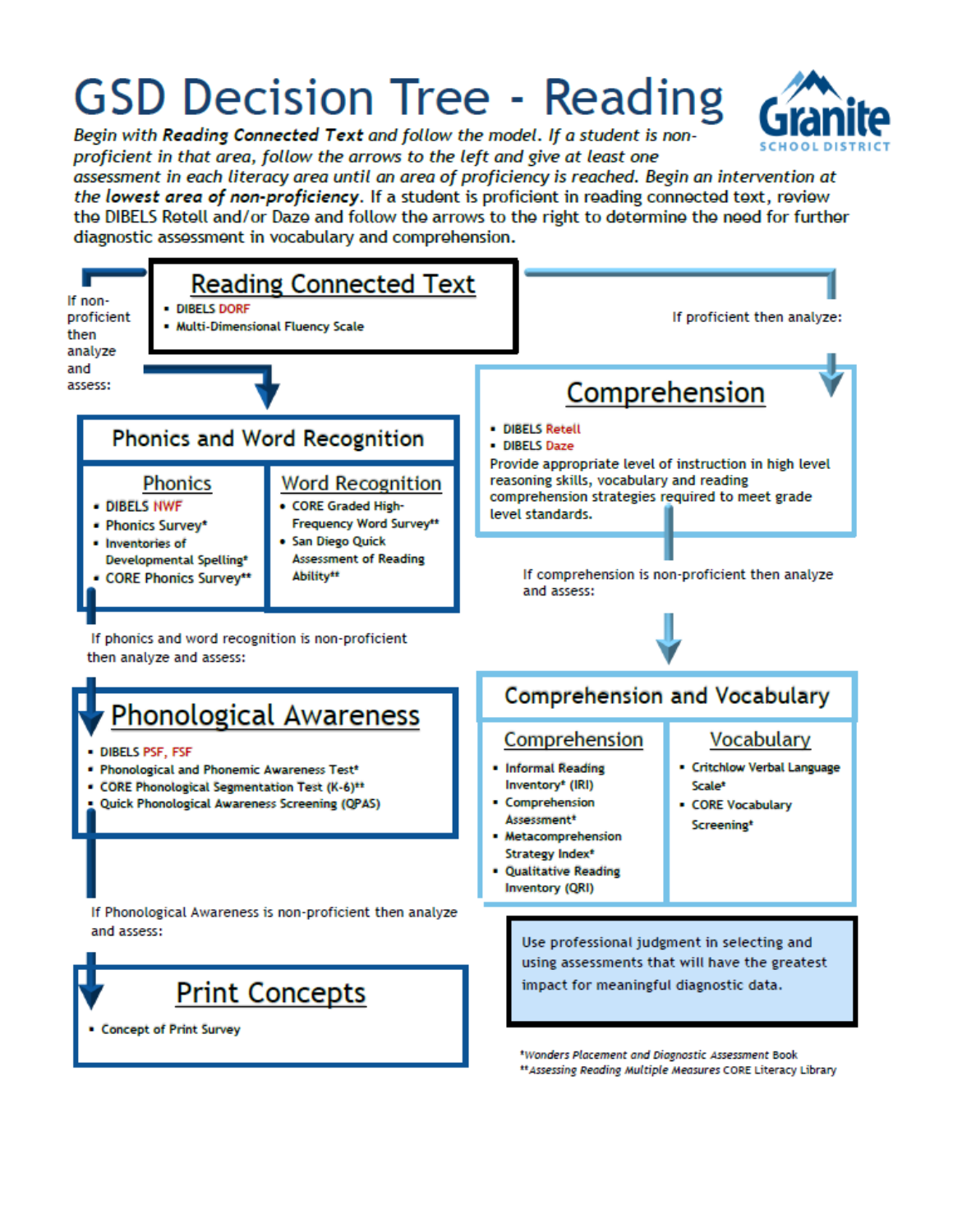

# Recommended Phonics Lesson Plan Template

| <b>Targeted Phonics Element:</b>                               |                                                                                                                                       |                                                                                                                                                                                                                                 |                 |  |
|----------------------------------------------------------------|---------------------------------------------------------------------------------------------------------------------------------------|---------------------------------------------------------------------------------------------------------------------------------------------------------------------------------------------------------------------------------|-----------------|--|
| <b>Instructional Activity</b>                                  | <b>Instructional Activity Details</b>                                                                                                 | <b>Instructional Supports</b>                                                                                                                                                                                                   | <b>Time</b>     |  |
| 1. Review Previous Lesson                                      | Component to be reviewed:<br>$\square$ PA<br>□ Letter/alphabet skill<br>□ Previous phonics skill<br>□Sight-word reading<br>Word list: | $\Box$ Flash cards<br>$\Box$ Sound/spelling cards<br>$\square$ Music<br>$\square$ Kinesthetic Activities                                                                                                                        | 2<br>min.       |  |
| <b>New Lesson/Concept</b>                                      |                                                                                                                                       |                                                                                                                                                                                                                                 |                 |  |
| 2. State Learning<br><b>Intentions and Success</b><br>Criteria |                                                                                                                                       |                                                                                                                                                                                                                                 | 30<br>sec       |  |
| 3. Phonemic Awareness                                          | <b>Activating Phonemic</b><br>Awareness, including<br>articulation:<br>Word list:                                                     | □ Elkonin Boxes<br>$\Box$ Sound chips<br>$\square$ Magnets<br>$\square$ Slider Boxes<br>$\Box$ Elkonin Box on a Stick<br>$\Box$ Say It Move It Card<br>$\square$ Slinkies<br>$\Box$ Puppets<br>$\square$ Kinesthetic Activities | $2 - 3$<br>min. |  |
| 4. Letter-Sound<br>Correspondence                              |                                                                                                                                       | $\Box$ Sound/spelling card                                                                                                                                                                                                      | 30<br>sec.      |  |
| 5. Word Reading for<br>accuracy                                | $\Box$ Blend and read words<br>□ Sort Words<br>Word list:                                                                             | $\Box$ Blending routine<br>Sound by sound<br>۰<br>Continuous<br>Whole word<br><b>Spelling focused</b>                                                                                                                           | 5<br>min.       |  |
| 6. Sight Word/Irregular<br><b>Phonics Practice</b>             | Word list:                                                                                                                            | $\Box$ Sight word cards<br>$\Box$ Sight word strips<br>$\Box$ Sight word fluency<br>sheet<br>$\square$ Kinesthetic Activities                                                                                                   | $2 - 3$<br>min. |  |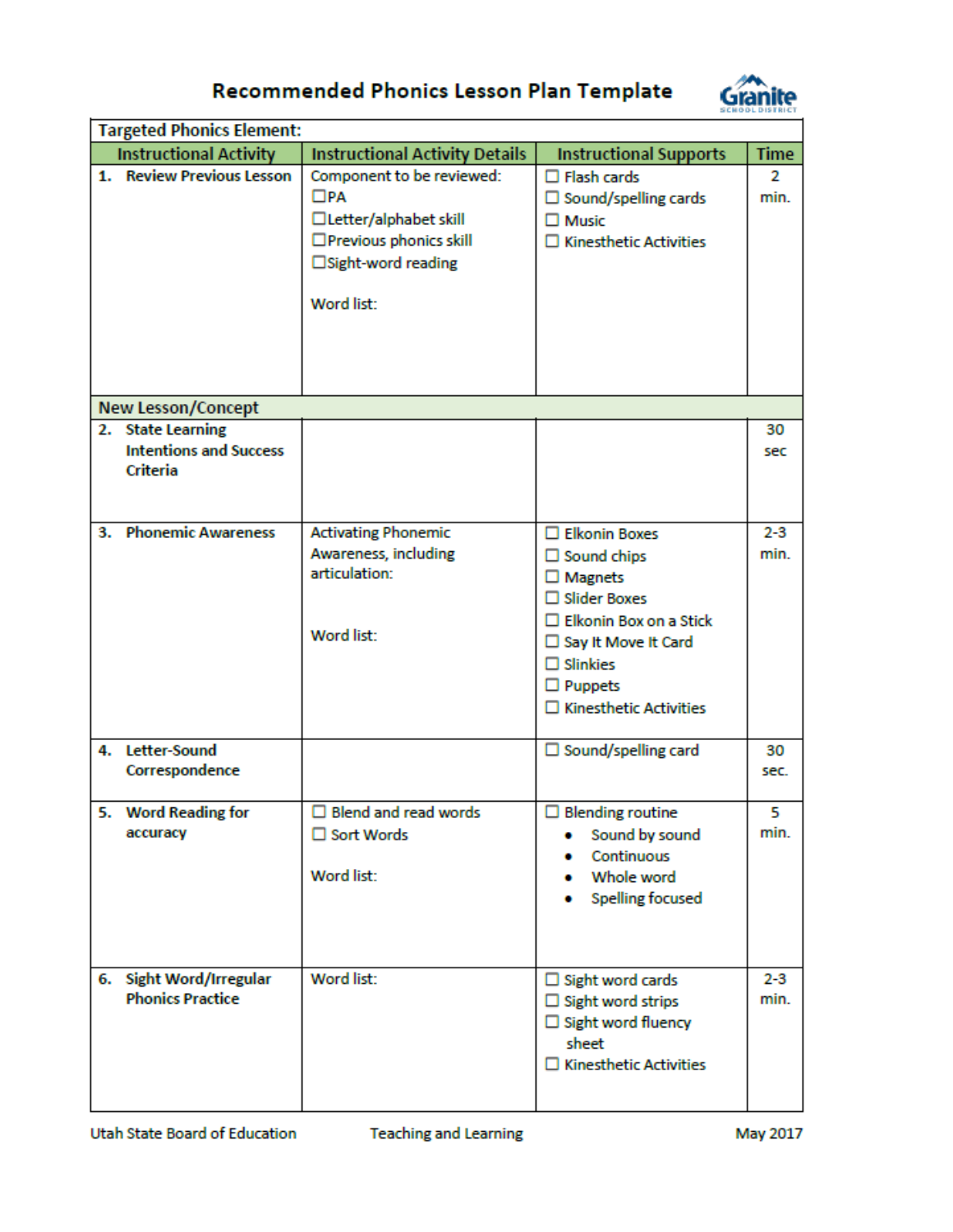| 7. Reading for fluency                                               | Word list:                                                                                                                                                                | □ Word, phrase & sentence<br>handout: and the state of the state of the state of the state of the state of the state of the state of the state of the state of the state of the state of the state of the state of the state of the state of the state of t | 5<br>min.       |
|----------------------------------------------------------------------|---------------------------------------------------------------------------------------------------------------------------------------------------------------------------|-------------------------------------------------------------------------------------------------------------------------------------------------------------------------------------------------------------------------------------------------------------|-----------------|
|                                                                      | Phrase list:                                                                                                                                                              | $\Box$ Clicker<br>$\Box$ Lines of Practice                                                                                                                                                                                                                  |                 |
|                                                                      | Sentence list:                                                                                                                                                            | (Sentence Strips)<br>$\Box$ Flashcards<br>$\Box$ Pointer                                                                                                                                                                                                    |                 |
|                                                                      | $\Box$ Speed drill                                                                                                                                                        |                                                                                                                                                                                                                                                             |                 |
|                                                                      |                                                                                                                                                                           |                                                                                                                                                                                                                                                             |                 |
|                                                                      |                                                                                                                                                                           |                                                                                                                                                                                                                                                             |                 |
| 8. Dictation<br>$\square$ Words<br>$\square$ Phrases                 | Word dictation list:                                                                                                                                                      | $\Box$ Sound/spelling card<br>$\Box$ Paper/pencil<br>□ Whiteboard/marker                                                                                                                                                                                    | $3 - 5$<br>min. |
|                                                                      | Phrase dictation list:                                                                                                                                                    | $\Box$ Word Building Cards<br>□ Say it, Map it, Graph it                                                                                                                                                                                                    |                 |
|                                                                      | $\Box$ Word chaining<br>$\Box$ Word building<br>$\Box$ Phoneme-grapheme<br>mapping<br>$\Box$ Writing Sort<br>$\Box$ Other                                                 |                                                                                                                                                                                                                                                             |                 |
|                                                                      |                                                                                                                                                                           |                                                                                                                                                                                                                                                             |                 |
| 9. Text-Reading Practice<br>$\Box$ Repeated reading (at<br>least 3x) | <b>Engagement Strategies:</b><br>$\Box$ Cloze reading<br>$\Box$ Choral reading<br>$\Box$ Echo reading<br>$\square$ Whisper reading<br>$\square$ Duet<br>$\square$ Partner | $\square$ Decodable :<br>$\Box$ Pointer                                                                                                                                                                                                                     | 10<br>min.      |
|                                                                      | □ Retell/summarize<br>$\Box$ Other                                                                                                                                        |                                                                                                                                                                                                                                                             |                 |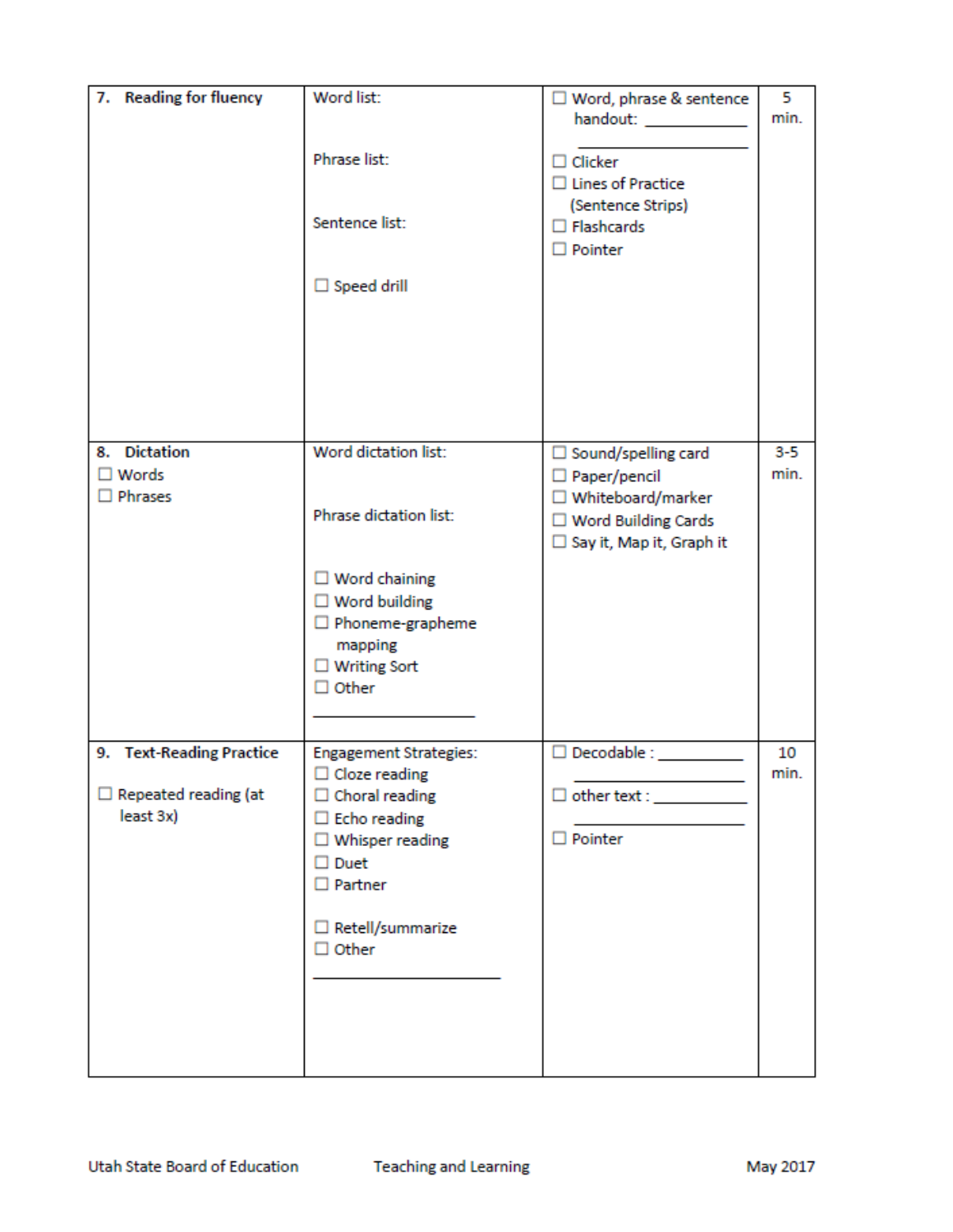|                                                                                                                                                        |                                                                           | S                                                                                                                                                                                                                                                                                                                            |                                                            |
|--------------------------------------------------------------------------------------------------------------------------------------------------------|---------------------------------------------------------------------------|------------------------------------------------------------------------------------------------------------------------------------------------------------------------------------------------------------------------------------------------------------------------------------------------------------------------------|------------------------------------------------------------|
|                                                                                                                                                        | Text-Reading<br>2#                                                        | Additional Connected<br>Teacher Resource Book<br>Your Turn Practice Boo<br><b>Decodable Reader</b><br>Tam, Nat, and Cat p.<br>The Fan p. 6<br>Jack the Cat p. 5-7<br>A Mat for Pam p. 7<br>Fact Cat p. 8<br>Pam Can! p. 1<br>Cat and Bat p.                                                                                  |                                                            |
|                                                                                                                                                        |                                                                           | kiss<br>g<br>區<br><b>Sat</b><br>몽<br>日本<br>Œ                                                                                                                                                                                                                                                                                 |                                                            |
|                                                                                                                                                        | <b>Dictation</b><br>#8                                                    | Tier 2 Int. Phonics/Word<br><b>Teacher Resource Book</b><br>Lesson 45 Short a p. 90-91<br>Dictation or Elkonin Boxes<br>Spelling Word Cards<br>Unit 1 Week 1p. 95<br><b>Additional Practice</b><br>Shorta<br>-an, at, ap sort<br>pack<br>Pam<br>gom<br>mad<br>e<br>Gori<br>ă<br>꽇<br>ا<br>آه<br>ž<br>Study K-2<br>Word Sorts |                                                            |
|                                                                                                                                                        |                                                                           | Dan<br>mat<br>yan<br>ts Ba<br>ඕ<br>音声<br>å<br>윤                                                                                                                                                                                                                                                                              |                                                            |
|                                                                                                                                                        | <b>Reading for</b><br>Fluency<br>7#                                       | <b>Student Fluency</b><br>Practice Page <sup>**</sup><br><b>Additional Practice</b><br>Intervention<br>Unit 1 Week 1:<br>Fluency K-2<br>Shorta) p.70                                                                                                                                                                         |                                                            |
|                                                                                                                                                        |                                                                           | Lesson 36a<br>Pam Can!<br>n<br>E                                                                                                                                                                                                                                                                                             |                                                            |
| 1st Grade Whole Group, Tier 1 Small Group Differentiation or Tier 2 Intervention<br>Recommended Phonics Lesson Plan Template Instructional Activities* | Sight Word<br>Irregular<br>Phonics<br>Practice                            | what<br>Review<br>not<br>school                                                                                                                                                                                                                                                                                              | Skill Check: Wonders Progress Monitoring Unit 1 Week 1p. 1 |
|                                                                                                                                                        |                                                                           | does<br>ਵ                                                                                                                                                                                                                                                                                                                    |                                                            |
|                                                                                                                                                        |                                                                           | kiss<br>9<br>ã<br><b>Sat</b><br>믕<br>e E<br>Œ                                                                                                                                                                                                                                                                                |                                                            |
|                                                                                                                                                        | <b>Word Reading for</b><br>Accuracy<br>45                                 | <b>Short a</b><br>pack<br>Pam<br><b>Gem</b><br>mad<br>a<br>ă<br>温温<br>Ë                                                                                                                                                                                                                                                      |                                                            |
|                                                                                                                                                        |                                                                           | <u>Additional Practice<br/>Tier 2 Int. Phonics/Word</u><br>Lesson 45 Short a p. 90-91<br>Study K-2<br>bān<br>īmat<br><u># 8</u> 6<br>yan<br>a<br>B<br>音量<br>$\frac{8}{5}$                                                                                                                                                    |                                                            |
|                                                                                                                                                        |                                                                           |                                                                                                                                                                                                                                                                                                                              |                                                            |
|                                                                                                                                                        | Correspondenc<br>Letter-Sound<br>꼮<br>Φ                                   | Sound/Spelling<br>/ã/ as in apple<br>Card(s)                                                                                                                                                                                                                                                                                 |                                                            |
|                                                                                                                                                        |                                                                           | Evanges<br>(m/ <i>l</i> a//m<br>/m/ /a/ /t/<br>hı lal lol<br>Isl lal ldl<br>/d/ /a/ /d<br>/t/ /a/ /p/<br>ham, him<br>rag, flag<br>mad, let<br>$\frac{1}{2}$                                                                                                                                                                  |                                                            |
|                                                                                                                                                        | (Choose skill(s) based<br>on student need)<br>Awareness<br>Phonemic<br>43 | Phoneme Isolation<br>Phoneme Blending<br>Phoneme Identity<br><b>Identify Rhyme</b><br>(medial sound)<br>stump<br>(initial sound)<br>mop<br>gew<br>e<br>Gom<br>mad<br>mad<br>bag<br>ĕ<br>쥩<br><b>Pes</b><br>륗<br>Ξ<br>shorta<br>ā<br>₫<br>Эğ<br>ă<br>등                                                                        |                                                            |
|                                                                                                                                                        |                                                                           | Phoneme Segmentation<br>back, pack<br>Evanges<br>ē<br>b/ /a/ /d/<br>/f/ /a/ /n/<br>/k/ /a/ /t/<br>nap, pan<br>la/ la/ lu<br>sad, bad<br>/m//a/<br>/a/ /n/<br>grand<br>/a//t/<br>昌<br><b>Gew</b><br>꾫<br>man<br>匾<br>ĭ<br><b>Sad</b><br>ä<br><u>a</u><br>ē<br>듦<br>g<br>端<br>责<br>횰<br>8<br>苊                                 |                                                            |
|                                                                                                                                                        | Intention<br>Learning<br>유                                                | sbocess Criteria: I can read/write words with short a sounds.                                                                                                                                                                                                                                                                |                                                            |
|                                                                                                                                                        | Week                                                                      | Unit 1: Week 1 - Decodable Reader: Getiting to Know Us - Pam Can! p.1                                                                                                                                                                                                                                                        |                                                            |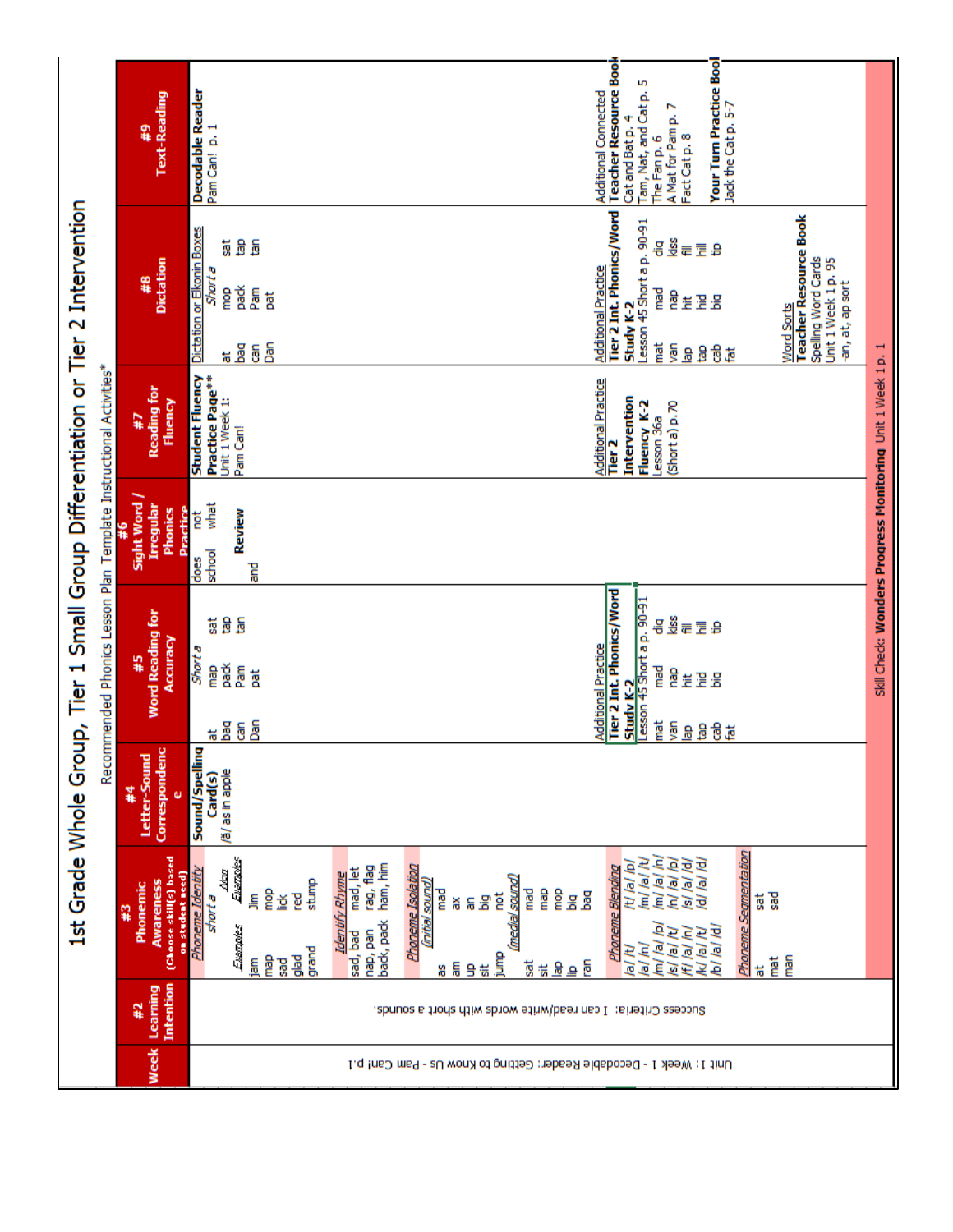# #7 Reading for Fluency

Pam Can!

Unit 1 Week 1: short a

Sound Fluency List

| $\alpha$ | $\alpha$ | $\Omega$     | O            |
|----------|----------|--------------|--------------|
| $\Omega$ | $\Omega$ | $\Omega$     | $\Omega$     |
| $\Omega$ | $\Omega$ | $\mathbf{C}$ | $\mathbf{C}$ |

**Word Fluency List** 

Pam Dan and

map

tap can pack - at

Phrases and Sentences Fluency List

Pam sat can pat Pam and Dan at school

Pam can pack tap a map a tan bag What can Pam

What can Pam pack? Dan does not tap a map.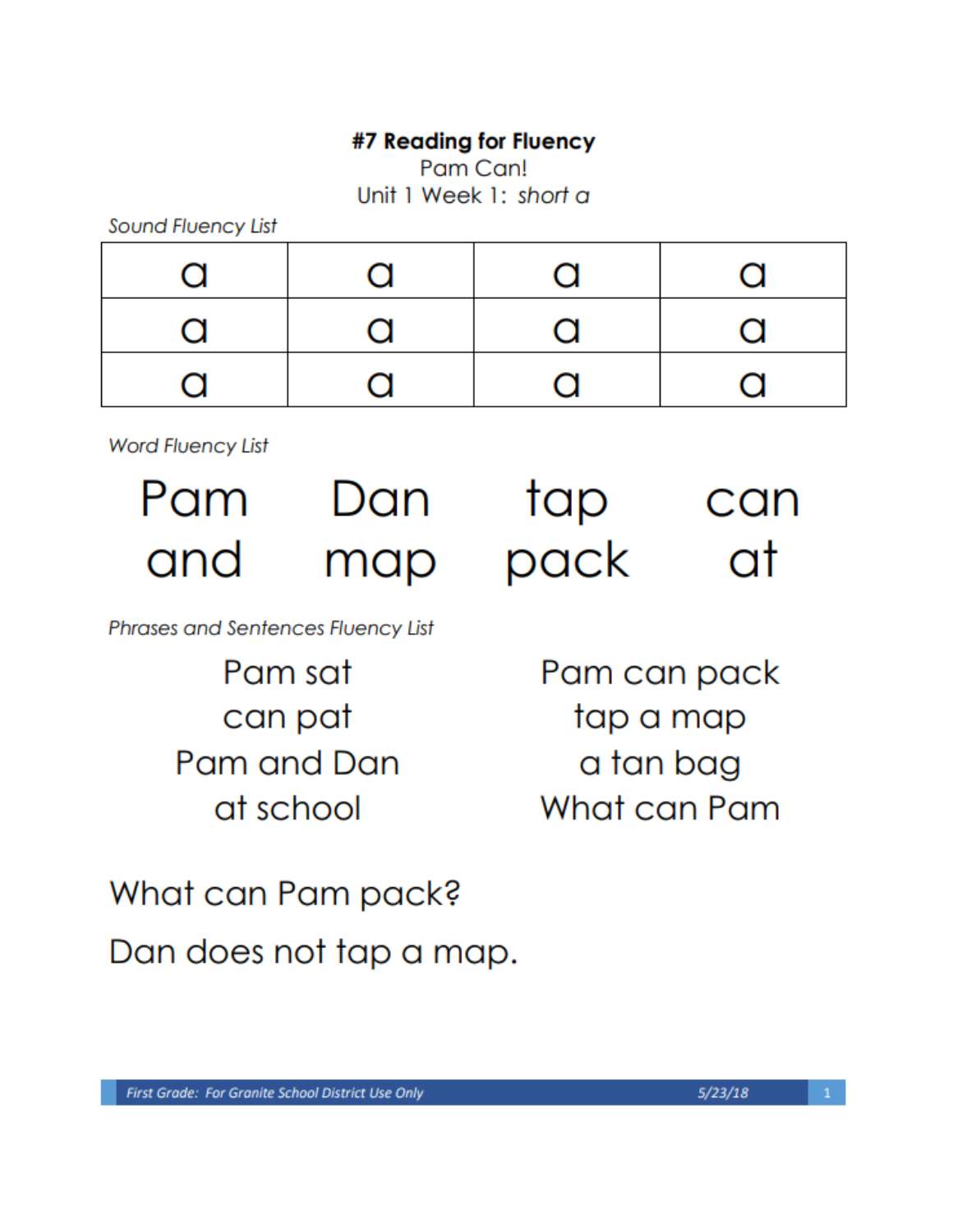#9 Text-Reading Practice

# Pam Can!

| Pam sat at school.      |     |
|-------------------------|-----|
| Dan does not tap a map. | 10  |
| Pam and Dan can pat.    | 15  |
| What can Pam pack?      | 19. |
| Pam can pack a tan bag. | 25  |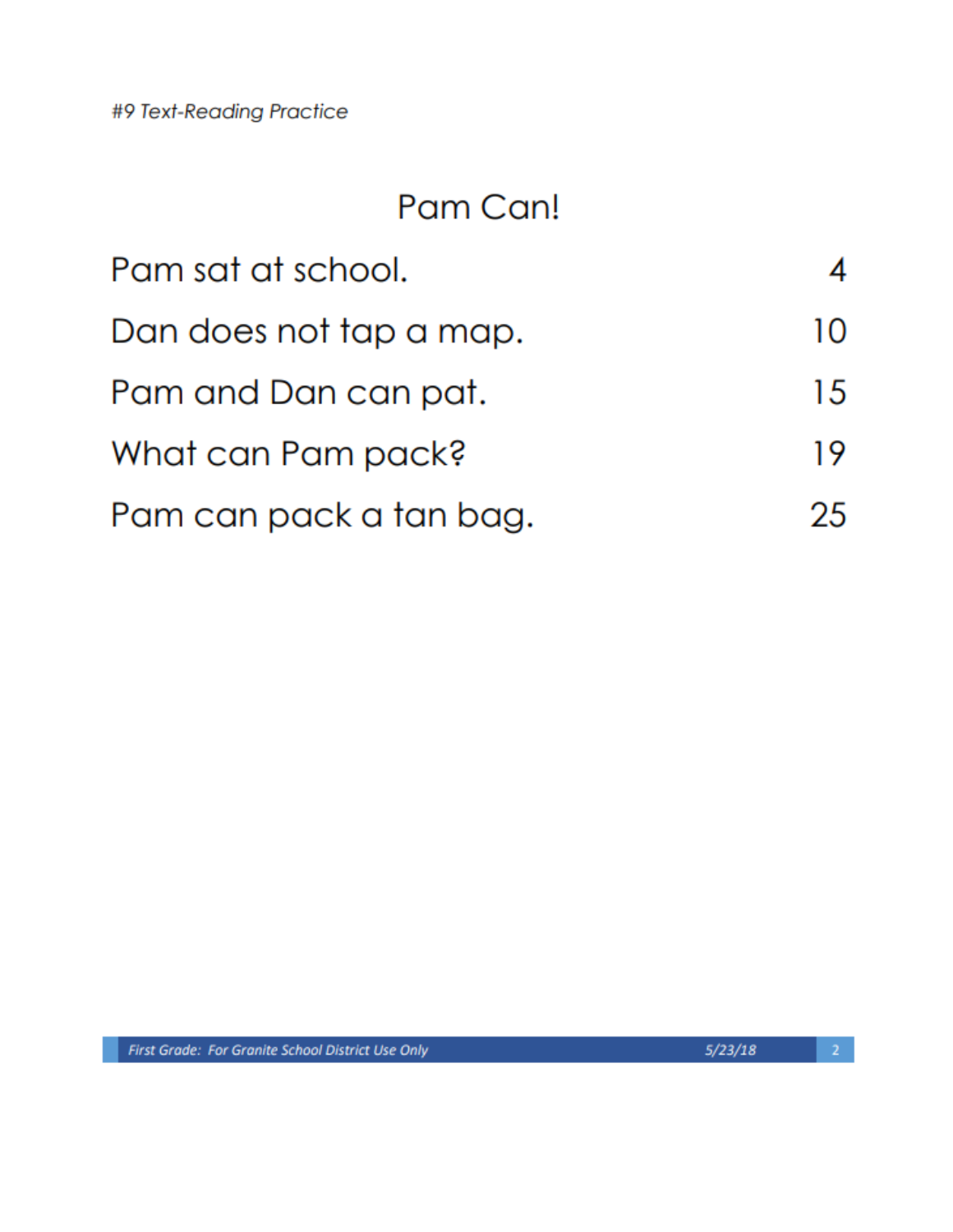| <b>Reading Intervention Plan</b> |        |                                                                                              |  |  |
|----------------------------------|--------|----------------------------------------------------------------------------------------------|--|--|
|                                  |        | Step 1: What observations are you making in the classroom or at home?                        |  |  |
| Teacher                          | Parent | (Place a V in the box if you observe the following)                                          |  |  |
|                                  |        | Delayed speech                                                                               |  |  |
|                                  |        | Difficulty learning letter names and sounds                                                  |  |  |
|                                  |        | Struggle to hear and manipulate sounds in words, such as removing sounds in words            |  |  |
|                                  |        | Trouble with rhyming words                                                                   |  |  |
|                                  |        | Difficulty with quickly naming things (colors, shapes, familiar objects when shown pictures) |  |  |
|                                  |        | Has trouble knowing that sounds can be represented by letters or groups of letters           |  |  |
|                                  |        | Inaccurate word reading (reading simple words is difficult e.g., cat, map, nap)              |  |  |
|                                  |        | Skips or mixes up articles in sentences (e.g., the, a, an)                                   |  |  |
|                                  |        | Guesses at unfamiliar words                                                                  |  |  |
|                                  |        | Difficulty remembering sight words after they have just been practiced                       |  |  |
|                                  |        | Reads slowly and inaccurately                                                                |  |  |
|                                  |        | Reads words correctly on one line and then fails to recognize it later in text               |  |  |
|                                  |        | Avoids reading out loud                                                                      |  |  |
|                                  |        | Dislikes reading or shows a reluctance to read                                               |  |  |
|                                  |        | Has trouble spelling words                                                                   |  |  |
|                                  |        | Inadequate comprehension                                                                     |  |  |
|                                  |        | Not progressing at the expected rate even with extra help being provided                     |  |  |
|                                  |        | Has average to above average abilities in other areas                                        |  |  |
|                                  |        |                                                                                              |  |  |

Step 2: Now that we've discussed concerns, tell me about anyone in your family that has had difficulty with reading and writing.

Step 3: Diagnostic Assessment: We are going to gather more information to find out which areas of instruction we need to focus on by administering reading diagnostic assessments using the Granite School District Decision Tree. Once we are finished we will begin an intervention at the lowest level of non-proficiency.

. Refer to the Basic Early Literacy Skill Continuum to identify need

Step 4: Make an Intervention Plan: Once we have completed the reading diagnostic assessments, we will create an intervention plan. We will meet daily, for \_\_\_\_\_\_\_\_\_ minutes focusing on areas of need. We will progress monitor using \_\_\_\_\_\_\_\_ every \_\_\_\_\_\_\_\_\_\_\_\_\_\_\_\_\_ to measure growth and mastery.

\*If student has been taken to the Student Support Team, please complete the "What should be done" section on the purple Student Support Intervention Plan Form.

\*The student must have a minimum daily intervention for a 4-6 week period before switching to a new intervention.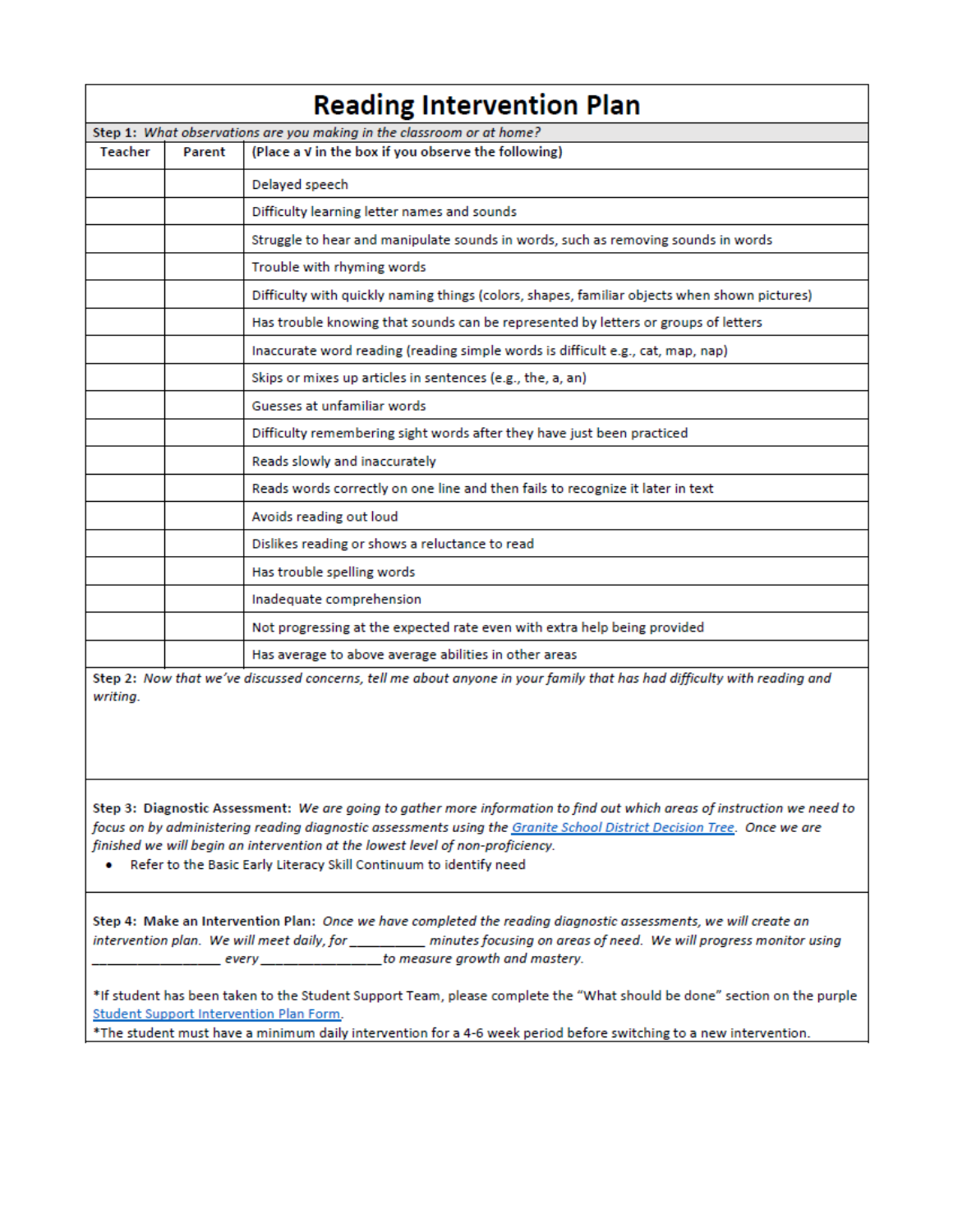Step 5: The Intervention Plan: I will plan for and include the following in my intervention instruction: **Instruction that is....** 

- explicit, clear, & direct (oral and written step-by-step instructions)
- · systematic and cumulative
- · multi-sensory
- · diagnostic through pre/post assessments and mastery checks
- flexible with student grouping (size, homogenous needs)
- consistently preteaching new and important concepts and reviewing skills daily
- consistent through daily routines
- Implemented through fidelity

I will start intervention in the following area:

| <b>Essential Reading Skills</b>                | <b>District Resources:</b>                                 |                                                 |
|------------------------------------------------|------------------------------------------------------------|-------------------------------------------------|
|                                                |                                                            | <b>Multi-sensory Strategies:</b>                |
| Phonemic Awareness: Ability to                 | <b>Wonders Resources:</b>                                  | ۰<br><b>Manipulatives</b>                       |
| manipulate phonemes within words by            | ٠<br><b>Tier 2 Intervention Phonemic Awareness</b>         | Kinesthetic Movement (hand<br>٠                 |
| isolating sounds and blending them             | $(K-2)$                                                    | gestures, clap, stomp)                          |
| <b>Phonological Awareness</b><br>۰             | ۰<br>Foundational Skills Kit Lesson Cards (2-3)            | ۰<br>Songs, Chants                              |
| Rhyming<br>۰                                   | <b>Other Resources:</b>                                    | <b>Elkonin Boxes</b><br>٠                       |
| Segmenting spoken sentences                    | ٠<br><b>GSD Decision Tree</b>                              | ٠<br><b>Sound Tapping</b>                       |
| into words                                     | <b>GSD Phonics Lesson Template</b><br>٠                    | ٠<br><b>Articulation Features using Mirror-</b> |
| Syllable segmentation and                      | ۰<br>Phonemic Awareness by Michael Heggerty (Primary       | observe what lips, tongue, and                  |
| blending                                       | and Kindergarten Levels)                                   | teeth do while pronouncing sound                |
| <b>Phonemic Awareness</b><br>٠                 |                                                            | ٠<br><b>Wonders Sound/Spelling Cards)</b>       |
| Segmentation                                   |                                                            | ٠<br><b>Sound Sorts</b>                         |
| ٠<br><b>Blending</b>                           |                                                            | ٠<br><b>Alphabet Arc</b>                        |
| ٠<br><b>Manipulation</b>                       |                                                            |                                                 |
| Phonics: The relationship between              | <b>Wonders Resources:</b>                                  | ۰<br><b>Sound Tapping</b>                       |
| phonemes and printed letters and the use       | Tier 2 Intervention Phonics/Word Study (K-2, 3-6)          | <b>Color Coded Letter Tiles</b><br>۰            |
| of this knowledge to read and spell            | ٠<br><b>Teacher Resource Book</b>                          | ۰<br><b>Speaking</b>                            |
| <b>Phonics:</b>                                | <b>Decodable Readers</b><br>٠                              | <b>Manipulating Word Cards</b><br>۰             |
| ٠<br>Sounds and letters connected              | ٠<br>Progress Monitoring K-2                               | <b>Hand Gestures for Sound.Spellings</b><br>٠   |
| <b>Explicit instruction in letter</b><br>٠     | ٠<br><b>Running Records/Benchmark Book</b>                 | ۰<br>Songs, Chants                              |
| formation                                      | ٠<br>Focus on spelling patterns and rules                  | ٠<br><b>Magnetic Letters</b>                    |
| <b>Blending Sounds into words to</b>           | ٠<br><b>Foundational Skills Kit Lesson Cards Decodable</b> | ۰<br><b>Auditory Cues</b>                       |
| mastery (reading)                              | Readers (2-3, 4-6)                                         | ٠<br>Say, Touch, Spell                          |
| ٠<br>Dictation- segmenting words into          | <b>Other Resources:</b>                                    | ٠<br><b>Sound Spelling Boxes</b>                |
| individual sounds to mastery                   | ٠<br><b>GSD Decision Tree</b>                              | Touch & Read (Bumpy, Smooth<br>٠                |
| ٠<br>Application of skills to connected        | ٠<br><b>GSD Phonics Lesson Template</b>                    | Reading)                                        |
| text                                           | ۰<br>Open Court Intervention guide (2000)                  |                                                 |
| <b>Advanced Phonics: Knowledge of syllable</b> | <b>Wonders Resources:</b>                                  | ٠<br><b>Hand Gestures</b>                       |
| types is an important organizing idea. By      | ٠<br>Tier 2 Intervention Phonics/Word Study                | ٠<br><b>Choral Response</b>                     |
| knowing the syllable type, the reader can      | $(K-2, 3-6)$                                               | ۰<br><b>Manipulate Word Cards</b>               |
| better determine the sound of the vowel        | <b>Teacher Resource Book</b>                               | ۰<br>Touch & Read (Bumpy, Smooth                |
| in the syllable. Syllable division rules       | <b>Decodable Readers</b><br>٠                              | Reading)                                        |
| heighten the reader's awareness of where       | Foundational Skills Kit Lesson Cards (2-3, 4-6)<br>٠       |                                                 |
| a long, unfamiliar word may be divided for     |                                                            |                                                 |
| greater accuracy in reading the word.          | <b>Other Resources:</b>                                    |                                                 |
| ٠<br>Six Syllable Types: closed, vowel         | ۰<br>95% Group Multisyllable Routine Cards                 |                                                 |
| consonant-e, open, vowel team,                 |                                                            |                                                 |
| consonant-le, r-controlled                     |                                                            |                                                 |
| ٠<br><b>Syllable Division Rules</b>            |                                                            |                                                 |
| Fluency: the effortless reading of text        | <b>Wonders Resources:</b>                                  | ۰<br>Record fluency check on Flipgrid, or       |
| with adequate rate, accuracy, and              | ٠<br>Tier 2 Intervention Fluency Book (K-2, 3-6)           | Chromebook                                      |
| expression to support comprehension            | ۰<br><b>Teacher Resource Book</b>                          | ٠<br>Read & Spell Sight Words                   |
| Accuracy                                       | <b>Decodable Readers</b><br>٠                              | Repeated Readings (chart progress)<br>٠         |
| Rate                                           | ٠<br>Foundational Skills Kit Lesson Cards (2-3, 4-6)       | <b>Repeated Reading with Recorded</b><br>٠      |
| Prosody                                        | ۰<br>Your Turn Practice Book (1st-6th Grade)               | Models                                          |
|                                                | <b>Other Resources:</b>                                    | ٠<br><b>Echo Reading</b>                        |
|                                                | ٠<br>Use of normative data to ensure adequate progress     | <b>Air Writing</b><br>۰                         |
|                                                | ٠<br><b>GSD Decision Tree</b>                              | <b>Trace and Sav</b><br>۰                       |
|                                                | <b>DYAD Reading, Six Minute Solution</b>                   | <b>Reading Sight Word Phrases</b><br>٠          |